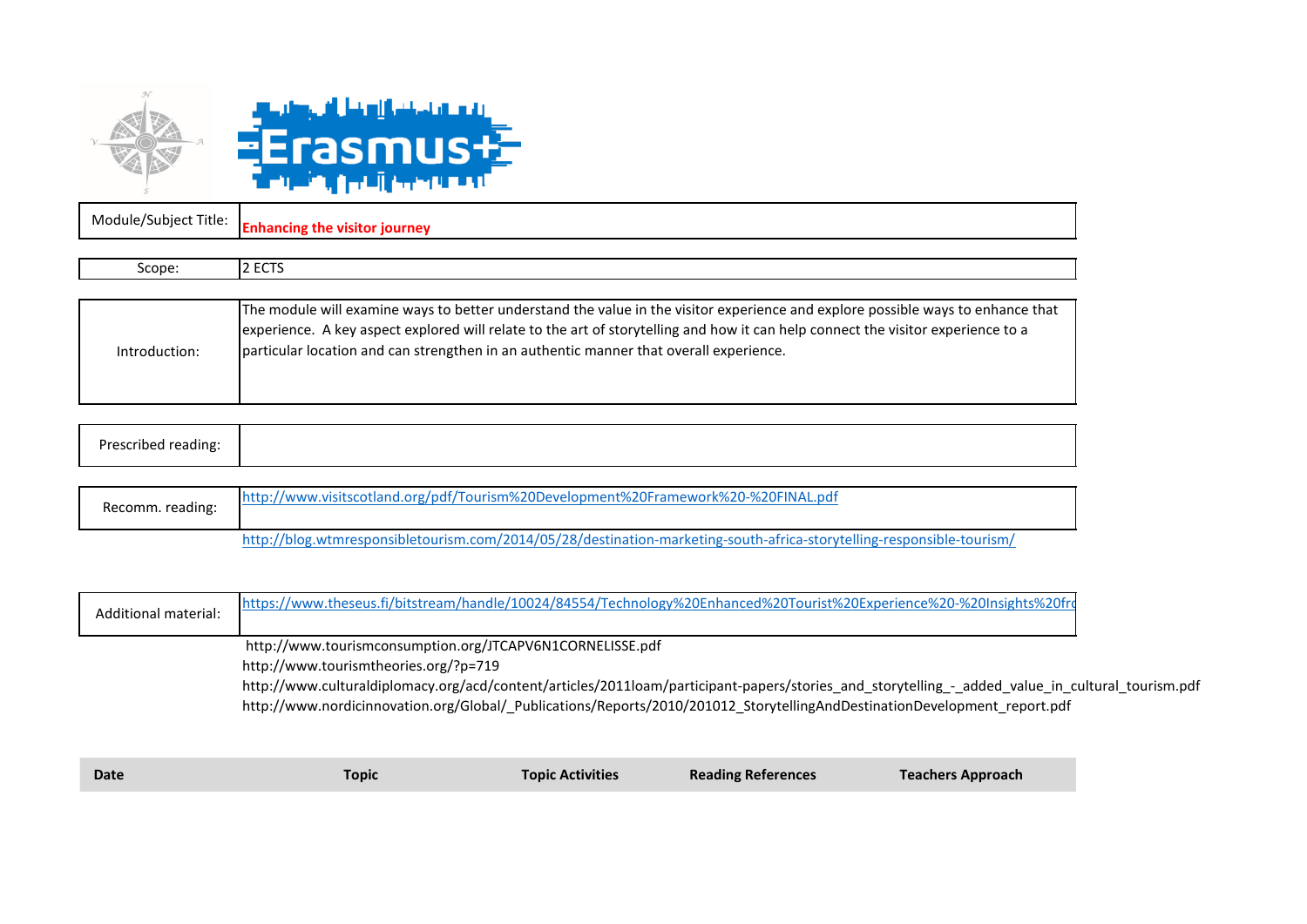| Day 1 | Identifying key aspects impacting on<br>the buying decision of visitors based<br>on gathered information and data                                                                                | What helps create a<br>fantastic and authentic                                                                                                              | http://www.aim-<br>museums.co.uk/downloads/<br>a4415601-b24a-11e2-b572-                                    |  |
|-------|--------------------------------------------------------------------------------------------------------------------------------------------------------------------------------------------------|-------------------------------------------------------------------------------------------------------------------------------------------------------------|------------------------------------------------------------------------------------------------------------|--|
| Day 2 | Examining decision making<br>approaches and the use of creativity<br>to help identify potential changes<br>and developments for tourism<br>businesses based on data and<br>gathered intelligence | tourist experience?<br>Group task - identify a<br>tourist location /<br>destination and identify<br>changes and<br>improvements that could<br>be made       | 001999b209eb.pdf                                                                                           |  |
| Day 3 | Understanding expectations of<br>visitors in a particular locations and<br>identify potential stories to enhance<br>the visitor experience                                                       | For a particular tourist<br>destination - speak with<br>some local people and<br>identify potential stories<br>that could enhance the<br>visitor experience | https://www.ecotourism.org<br>/news/travel-storytelling-<br>how-can-stories-help-<br>destination-marketing |  |
| Day 4 | Developing communication skills and<br>confidence to utilise stories to<br>enhance the visitors interpretation of<br>a visitor experience                                                        | Develop the stories and<br>practice their<br>communication to visitors<br>/ tourists                                                                        | http://vbn.aau.dk/files/5736<br>3572/storytelling and desti<br>nation_development.pdf                      |  |
| Day 5 | This day/session will be used to                                                                                                                                                                 |                                                                                                                                                             |                                                                                                            |  |

| Day 5 | This day/session will be used to    |  |  |
|-------|-------------------------------------|--|--|
|       | summarize the course and learning   |  |  |
|       | outcome. It can be done in the form |  |  |
|       | of tests, projects presentations or |  |  |
|       | other, depending on the courses     |  |  |
|       | focus.                              |  |  |